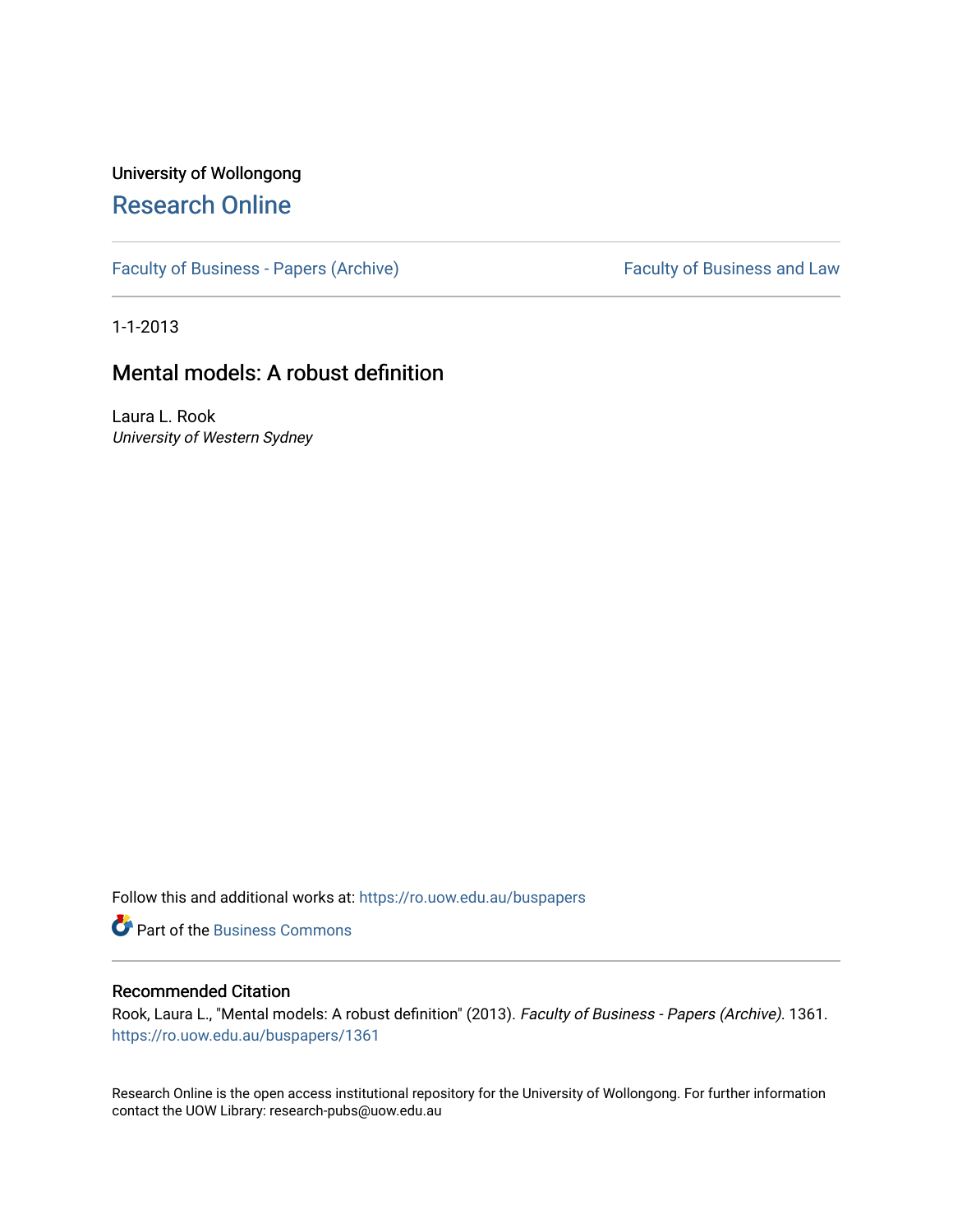# Mental models: A robust definition

## Abstract

Purpose: The concept of a mental model has been described by theorists from diverse disciplines. The purpose of this paper is to offer a robust definition of an individual mental model for use in organisational management. Design/methodology/approach: The approach adopted involves an interdisciplinary literature review of disciplines, including system dynamics, psychology, cognitive science and organisational learning. Findings: Critical reflection on the published individual mental model definitions revealed similarities and shortcomings. It is argued that here the literature presents some consensus in the concept being internally held and having the capacity to affect how a person acts. The proposed definition of an individual mental model was found to be robust through a complexity based inquiry conducted in an organisation within the hospitality industry. Research limitations/implications: The application of the model has only been tested in one case study with a small staff sample in the hospitality industry. Thus generalisation is limited pending further testing. Practical implications: The pilot study demonstrated the usefulness of the definition of an individual mental model in making the conceptualisations of work practices explicit at various levels within organisations. Originality/value: This paper produces a definition that is lucid, inclusive, and specific for mental model research and knowledge management in organisations. The paper provides added value for academics and organisational practitioners interested in a robust definition for understanding the concept and the implications of mental models on an individual's actions. Emerald Group Publishing Limited.

### **Disciplines**

**Business** 

## Publication Details

Rook, L. (2013). Mental models: A robust definition. The Learning Organization: the international journal of knowledge and organizational learning management, 20 (1), 38-47.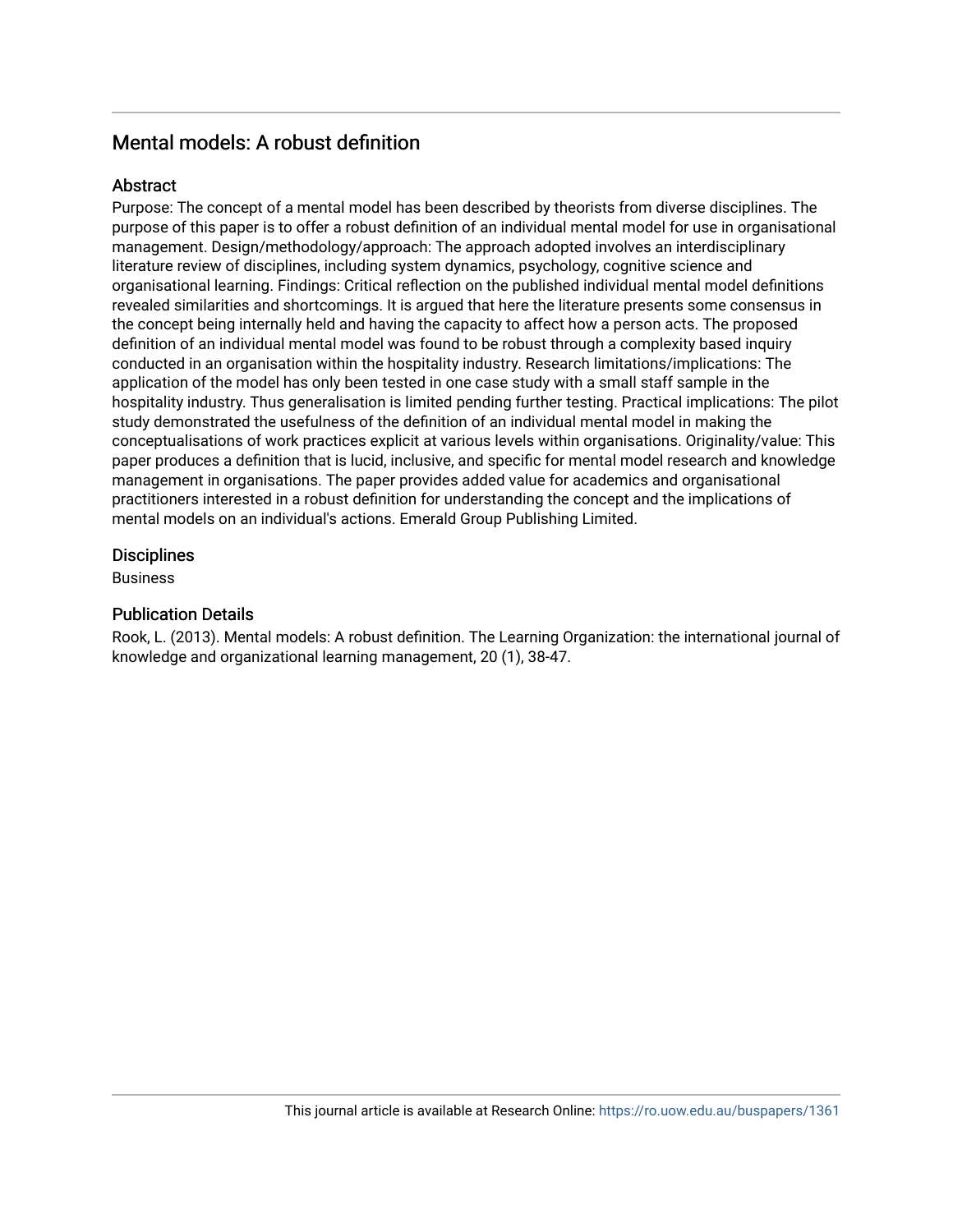## **Mental Models: A Robust Definition**

## Laura Rook

#### *School of Business, University of Western Sydney, Sydney, Australia*

**Purpose**- The concept of a mental model has been described by theorists from diverse disciplines. The purpose of this paper is to offer a robust definition of an individual mental model for use in organisational management.

**Design/methodology/approach**- The approach adopted involves an interdisciplinary literature review of disciplines including system dynamics, psychology, cognitive science and organisational learning.

**Findings**- Critical reflection on the published individual mental model definitions revealed similarities and short comings. It is argued that here the literature presents some consensus in the concept being internally held and having the capacity to affect how a person acts. The proposed definition of an individual mental model was found to be robust through a complexity based inquiry conducted in an organisation within the hospitality industry.

**Research limitations-** The application of the model has only been tested in one case study with a small staff sample in the hospitality industry. Thus generalisation is limited pending further testing.

**Practical implications-** The pilot study demonstrated the usefulness of the definition of an individual mental model in making the conceptualisations of work practices explicit at various levels within organisations.

1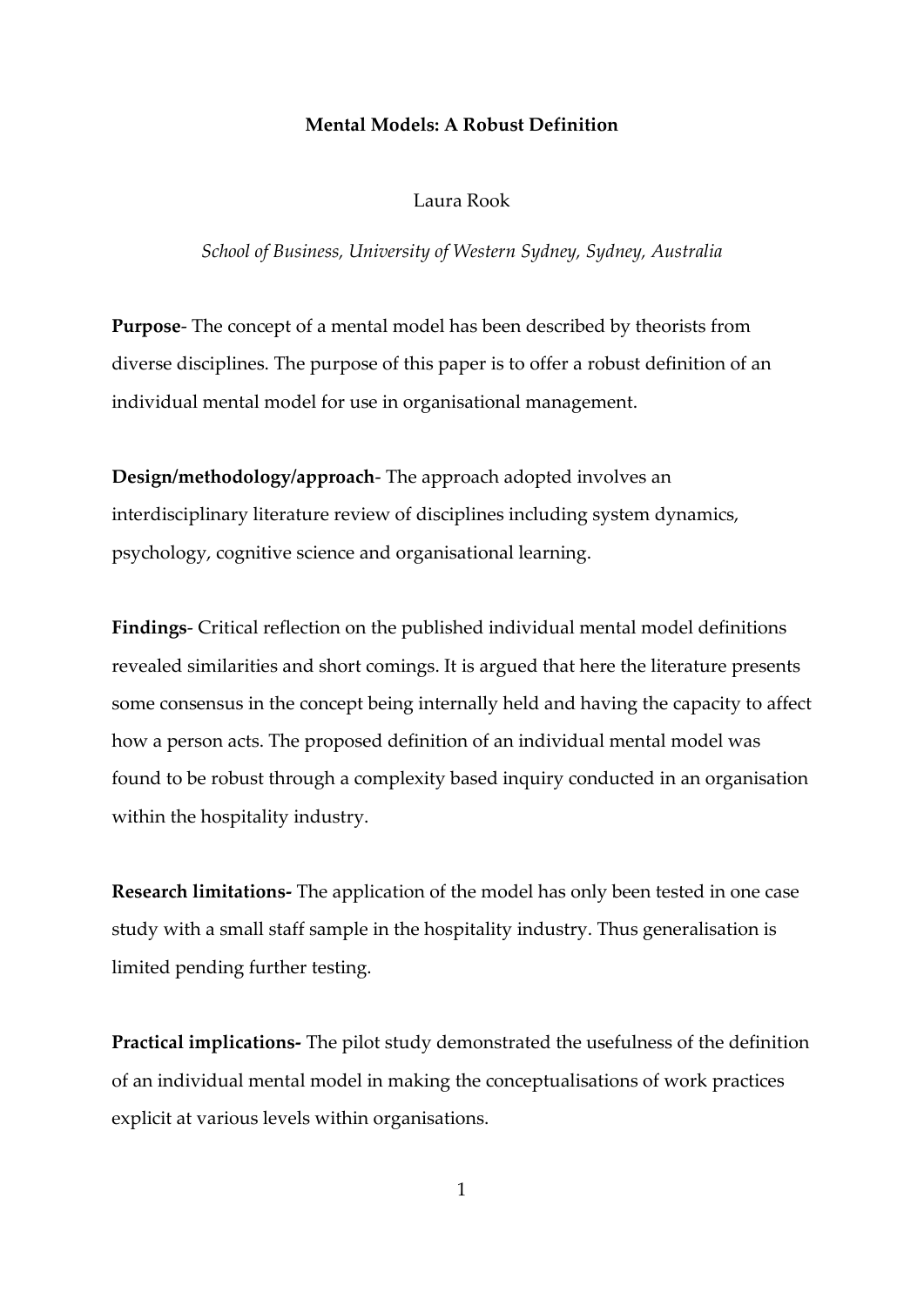**Originality/value**- This paper produces a definition that is lucid, inclusive, and specific for mental model research and knowledge management in organisations. The paper provides added value for academics and organisational practitioners interested in a robust definition for understanding the concept and the implications of mental models on an individual's actions.

## **1. Introduction**

Wenger's (2004, p245) work with communities of practice and social learning contends that "shared practice by its very nature creates boundaries". It is therefore important to consider that boundaries not only connect communities but they also offer learning opportunities. Boundaries can be considered to be places where perspective meet or diverge and new possibilities arise. This paper will examine the concept of an individual mental model by expanding the boundary where perspectives meet or diverge and by providing a robust definition of a mental model for organisational research. This was done through a logical deduction of the literature that defines the concept of a mental model across many disciplines.

One way of getting into the minds of individuals in organisations and enhancing the link between individual and organisational learning, is through understanding the concept of a mental model. Mental models are important for the understanding of the construction of knowledge and the actions of an individual (Kim 2004; Senge 1990). Ultimately, organisational learning occurs through the individual members (Starkey, Tempest & McKinlay 2004). More specifically, mental models capture an individual's comprehension of a specific domain in their mind and, therefore, a mental model becomes an important construct for organisations and management to understand in order to enhance their learning (Miller 2003; Senge 2006; Starkey, Tempest & McKinlay 2004).

2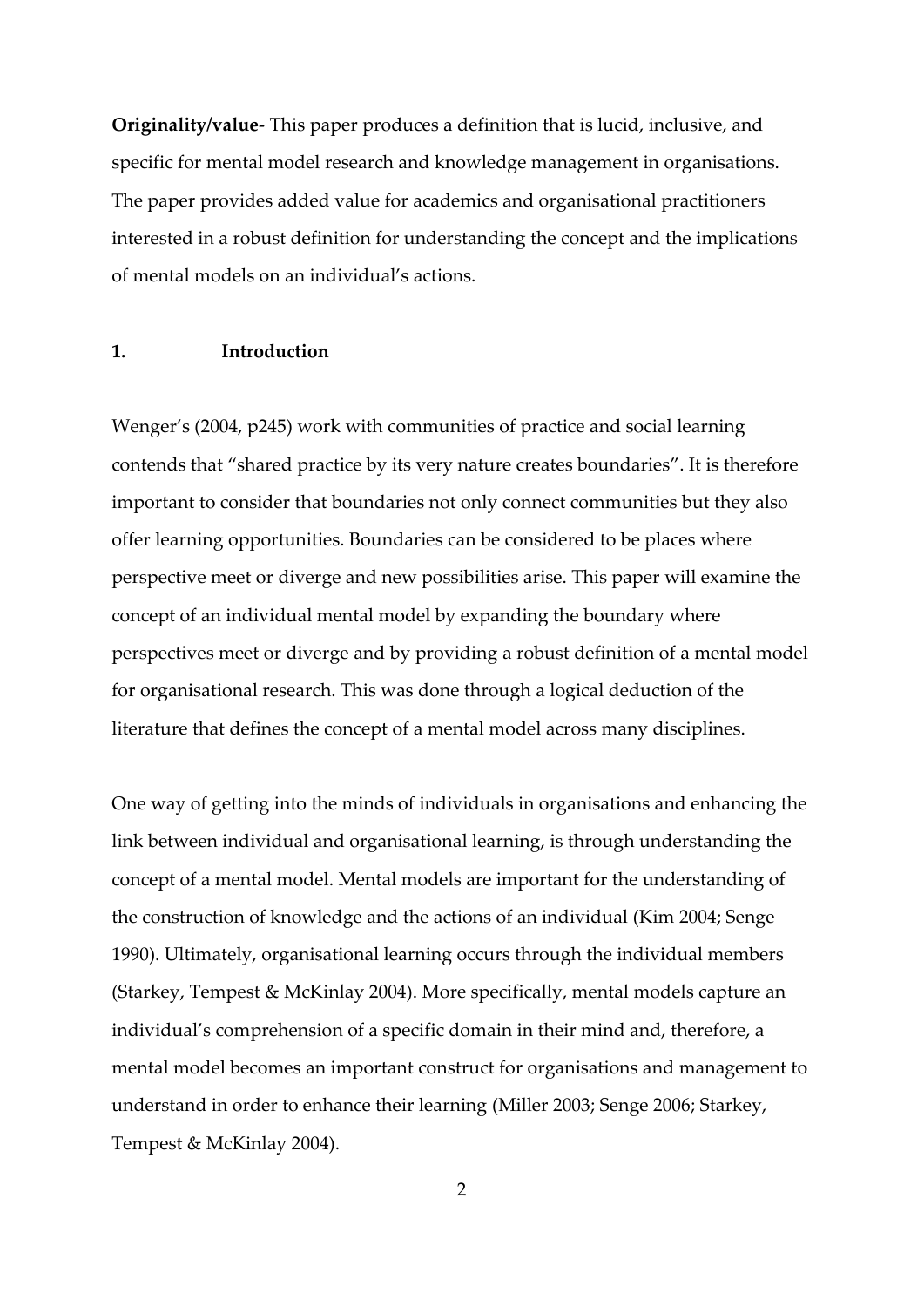Although the concept of a mental model has been researched in various disciplines, the definition of what a mental model encompasses remains indistinct. Through a synthesis of the learning literature, it is revealed there is no robust definition of an individual mental model for organisational research. This paper fills that gap. This paper begins by exploring the current literature across disciplines and then goes on to propose the definition of an individual mental model for organisational research. From here the researcher has deconstructed and expanded on how the mental model definition was developed. The paper concludes by providing empirical support for the robust nature and usefulness of the definition in people and knowledge management in organisations.

#### **2. Reconstructing the concept of a mental model**

#### **2.1 Mental Models: An Ambiguous concept**

A key consideration when dealing with the concept of a mental model is defining and examining the aspects of the concept. In systems dynamics, psychology and cognitive psychology several theorists have followed independent paths in attempting to describe, and define the concept of a mental model. Thus, it is not surprising that there is no agreement about the definitions of mental models. Furthermore, in the process of attempting to define the concept of a mental model, terms such as cognitive maps or schemas have also been used to describe the same phenomenon.

According to system dynamics, the development of the concept of a mental model dates back to industrial dynamics where Forrester (1971) describes it as a mental image of the world that contains selected concepts and relationships. In contrast, fellow system dynamics theorists describe mental models as implicit causal maps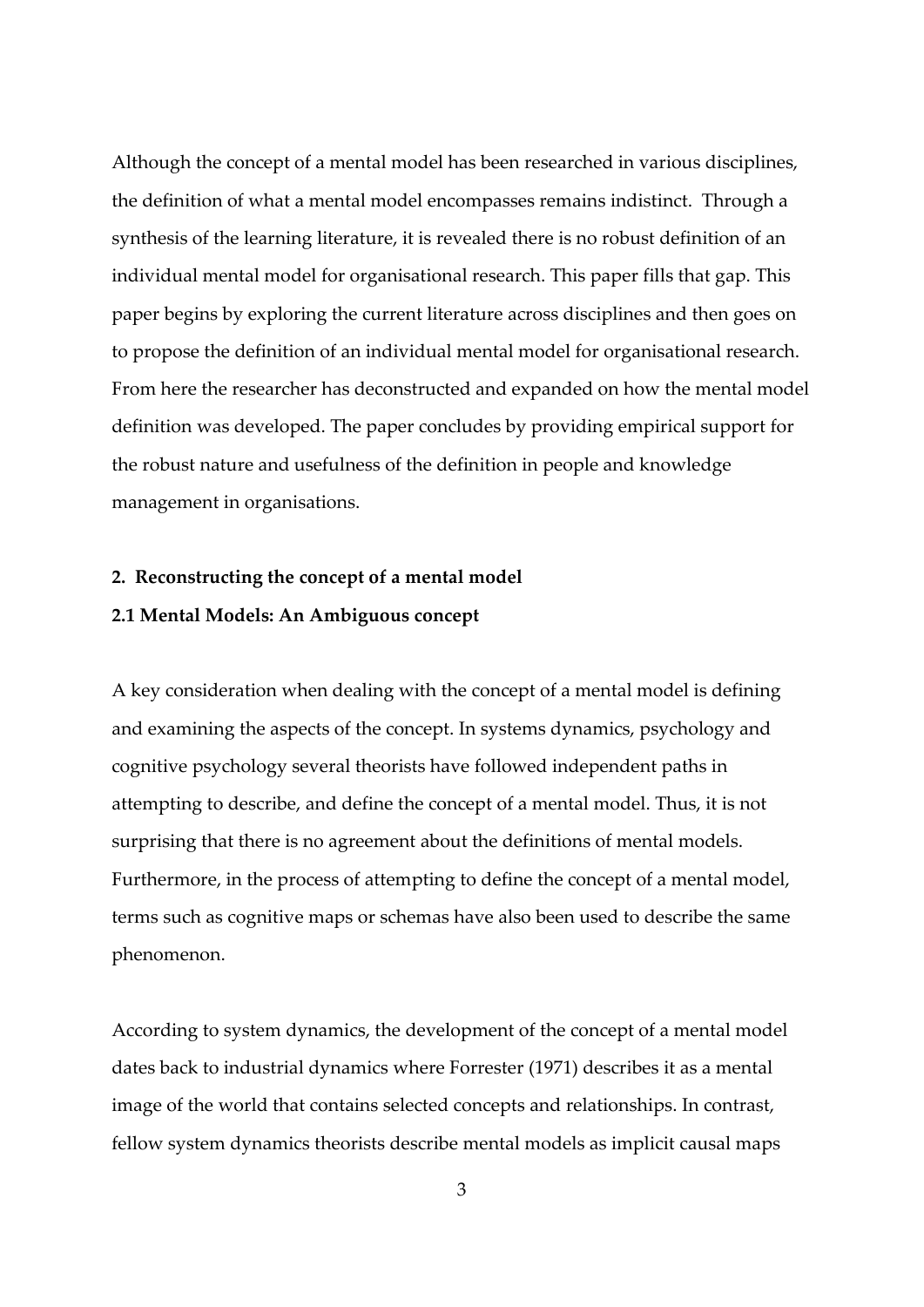(Sterman 1994) or a core network of familiar facts (Morecroft 1994) as held by a person. However, theorists in psychology define a mental model as having the same structure as the situation that it represents, or consisting of symbolic representations (Craik 1943).

Theorists in the interdisciplinary fields of human machine interaction, cognitive science, psychology and organisational learning have also provided varying definitions of the concept of a mental model. In the field of human machine interaction, Norman (1983) describes that mental models are formed by people of themselves, and of the things they interact with in their environment. This means that according to Norman (1983), a mental model must be functional naturally evolving, but need not be technically accurate. Cognitive science is the interdisciplinary (philosophy, linguistics, psychology, artificial intelligence, neuroscience, anthropology) study of the mind and its processes. As such it considers that the human brain is a physical symbol system (Miller 2003; Senge 2006) . This means that the human brain can be described and explained by computational methods because "a symbol system does nothing but computation" (Senge 2006 p, 8). Whereas in the field of psychology, researchers define mental models as cognitive structures that serve different purposes, such as in schemas that perceive, and remember information about people (Fiske & Taylor 1991). In the organisational learning literature, the concept of a mental model can be deduced from Argyris & Schon's (1978) theory of action. Argyris and Schon's (1978) theory claims that our knowledge must be crafted in ways in which the mind can use it, in order to make it actionable (Fulmer & Keys 2004). Additionally, Kim (2004) describes the concept of a mental model as implicit and explicit understandings, ideas, memories and experiences.

4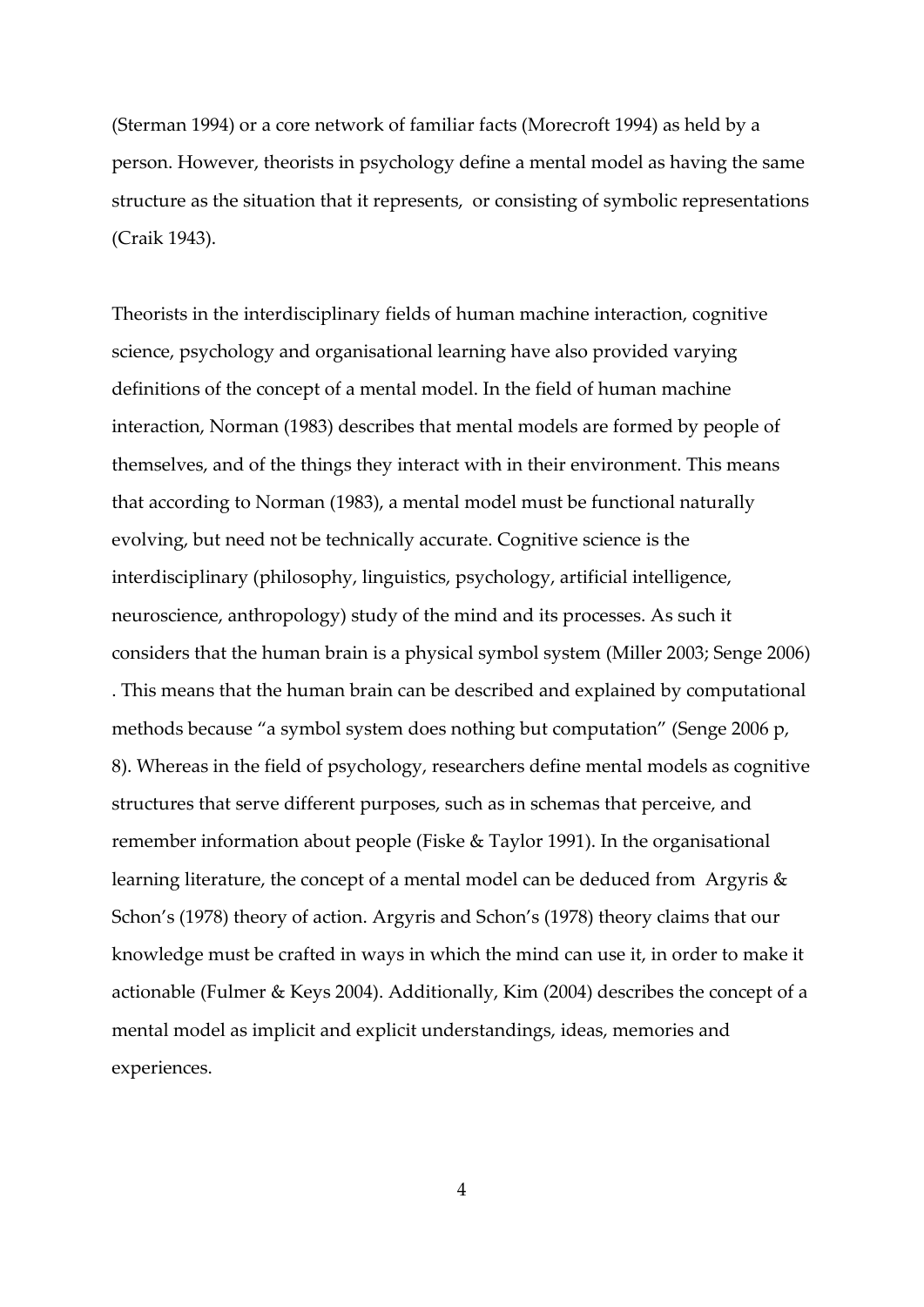It is evident, when reviewing the various definitions of a mental model, that the concept has been defined differently by multiple theorists across many disciplines. It can be suggested that these differences in definitions hinder communication among researchers, as the definitional aspects under the same generic terms continue to go unexamined and unnoticed (Doyle & Ford 1998).

## **2.2 Mental Models are internally held**

When the definitions of the concept of a mental model, provided by theorists across and within the disciplines, are compared, it is arguable that there is some consensus in the concept being described as being internally held. That is, within the mind of the individual. Several theorists describe mental models as being internally held (Craik 1943; Doyle & Ford 1998; Kelly 1963; Kim 1993; Senge 1990; Vazquez, Liz & Aracil 1996).

System dynamic theorists Vazquez, Liz and Aracil (1996, p25) describe their characterization of a mental model as a "psychological construction". They use the term psychological to refer to a mental model as being comprised of an internally held structure (Vazquez, Liz & Aracil 1996). In 1998, Doyle and Ford reviewed and compared the concepts of a mental model looking for similarities and differences in the past definitions of the concept. They did this in order to develop their own unambiguous definition of a mental model, as specific as possible for their associated discipline of system dynamics. As a result, they describe a mental model as "something that exists only in the mind" and as an "internal conceptual representation" (Doyle & Ford 1998, p17). As an individual's mental model is an internal representation of their external environment, it can be argued that a person's mental model can be exhaustively described through following the symbol system it represents (Senge 2006).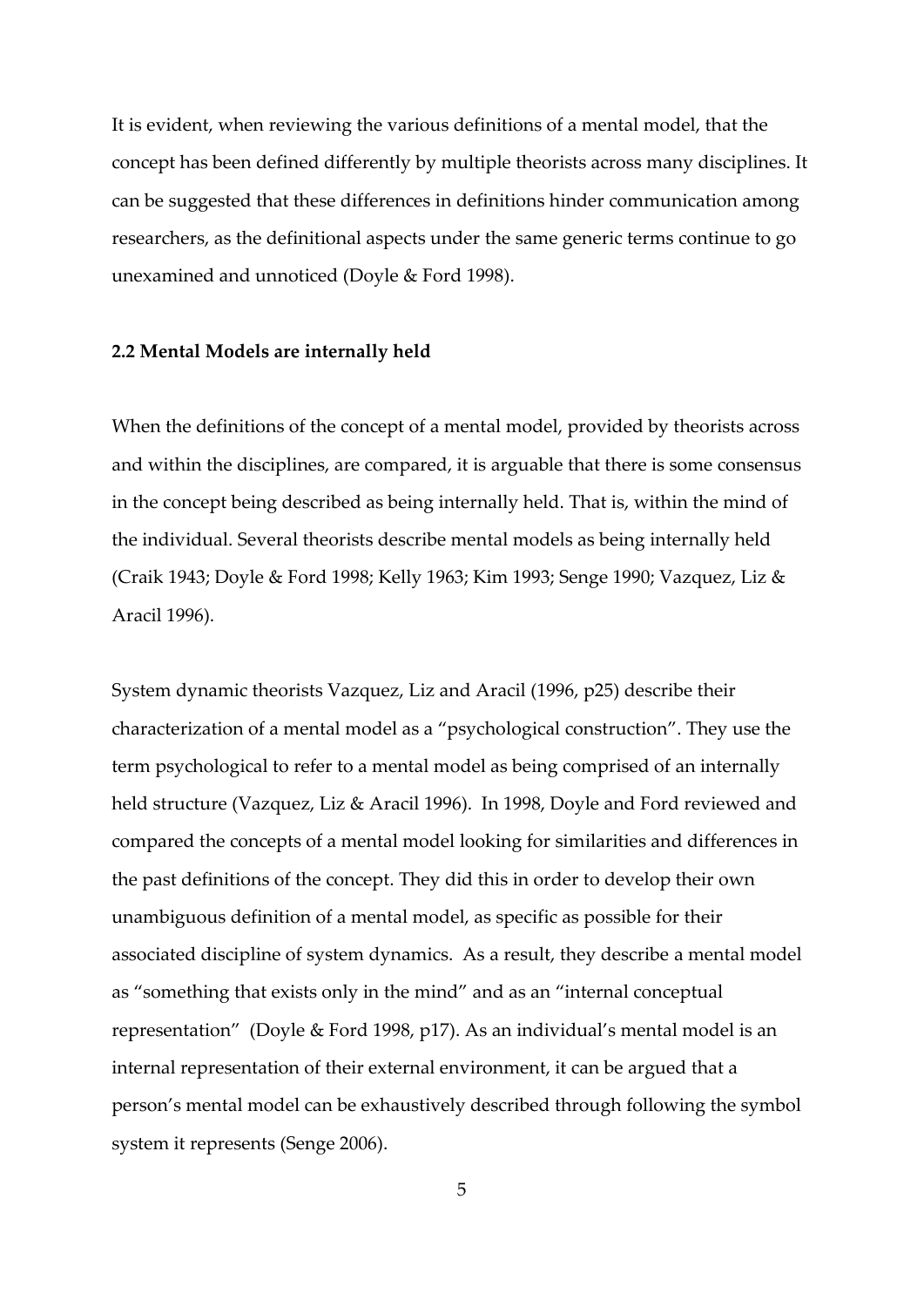According to Craik (1943) people construct and carry internal, symbolic representations of external reality in their minds. Kelly (1963) supports and expands on this view in his development of a theory of personal constructs. Kelly's (1963) theory describes a mental model as looking at the world through transparent patterns, created through a continuous, though changing correspondence with our minds. This means that mental models can be considered to have been constructed from an individual's own experience and thus their own bases of knowledge and concepts. The definitions provided by both Craik (1943) and Kelly (1963) from the discipline of psychology, have described a conceptualization of a mental model that is inherently internally held.

In organisational learning literature, Senge (1990, p175) describes mental models as "deeply ingrained assumptions, generalizations or even pictures or images". Similarly, Kim (1993) describes mental models as being an integrated interpretation. Both Senge (1990) and Kim (1993) discuss and imply in their definitions that mental models are internally integrated, or that we carry something in our heads, that is embedded in our minds.

Despite a difference in opinion regarding other aspects of the concept of a mental model, theorists (Craik 1943; Doyle & Ford 1998; Kelly 1963; Kim 1993; Senge 1990; Vazquez, Liz & Aracil 1996) have all defined the concept of a mental model as being internally held. It has also been determined that when a mental model is being referred to as being internally held, it means that it is something that exists within the mind of the individual, thus implying that it is a personally and internally created concept.

## **2.3 Mental Models affect individual actions**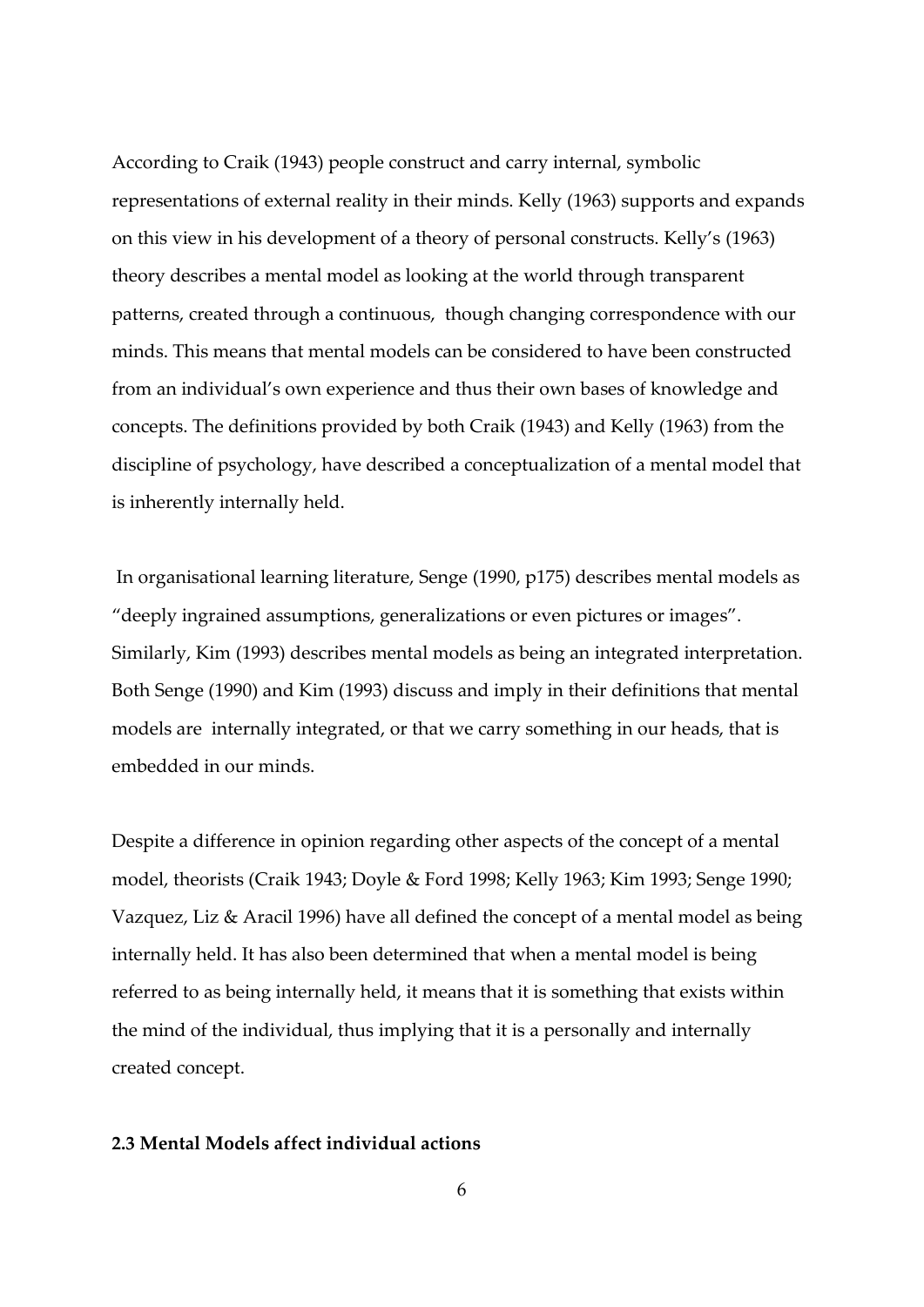Through a comparison of literature, it also becomes clear that the different effects a mental model can have as discussed by theorists, can be categorised according to how a person's mental model is thought to affect their actions. The dominant thought in psychology about the concept of a mental model is that "judgment, reasoning, and problem solving is based on the manipulation of complex mental representations that intervene between stimuli and behavioural responses" (Doyle & Ford 1998, p9). As the complex mental representations intervene between stimuli and behavioural responses, there is a possibility for the individual's actions to be affected.

Theorists in the discipline of system dynamics describe the concept of a mental model as important for providing information about the structure, and relationships in dynamic systems, as well as improving the quality of dynamic decisions (Doyle & Ford 1998). The aspect of improving the quality of dynamic decisions suggests that a mental model has the capacity to influence, or affect, how an individual makes judgements, and consequently affect how a person acts.

Moreover, a substantial proportion of the literature in cognitive psychology claims that a mental model is a part of how knowledge is represented in the mind. As a result, mental models are claimed to have different purposes, such as narration comprehension (Bower & Morrow 1990), or creating schemas or frameworks for understanding people (Fiske & Taylor 1991). These examples support the view that a person's mental model can influence such things as comprehension, judgement and understanding, thus affecting how an individual acts.

In organisational learning literature, the term 'mental model' is used for describing the related concept of a 'learning organisation' (Argyris & Schon 1978; Senge 1990),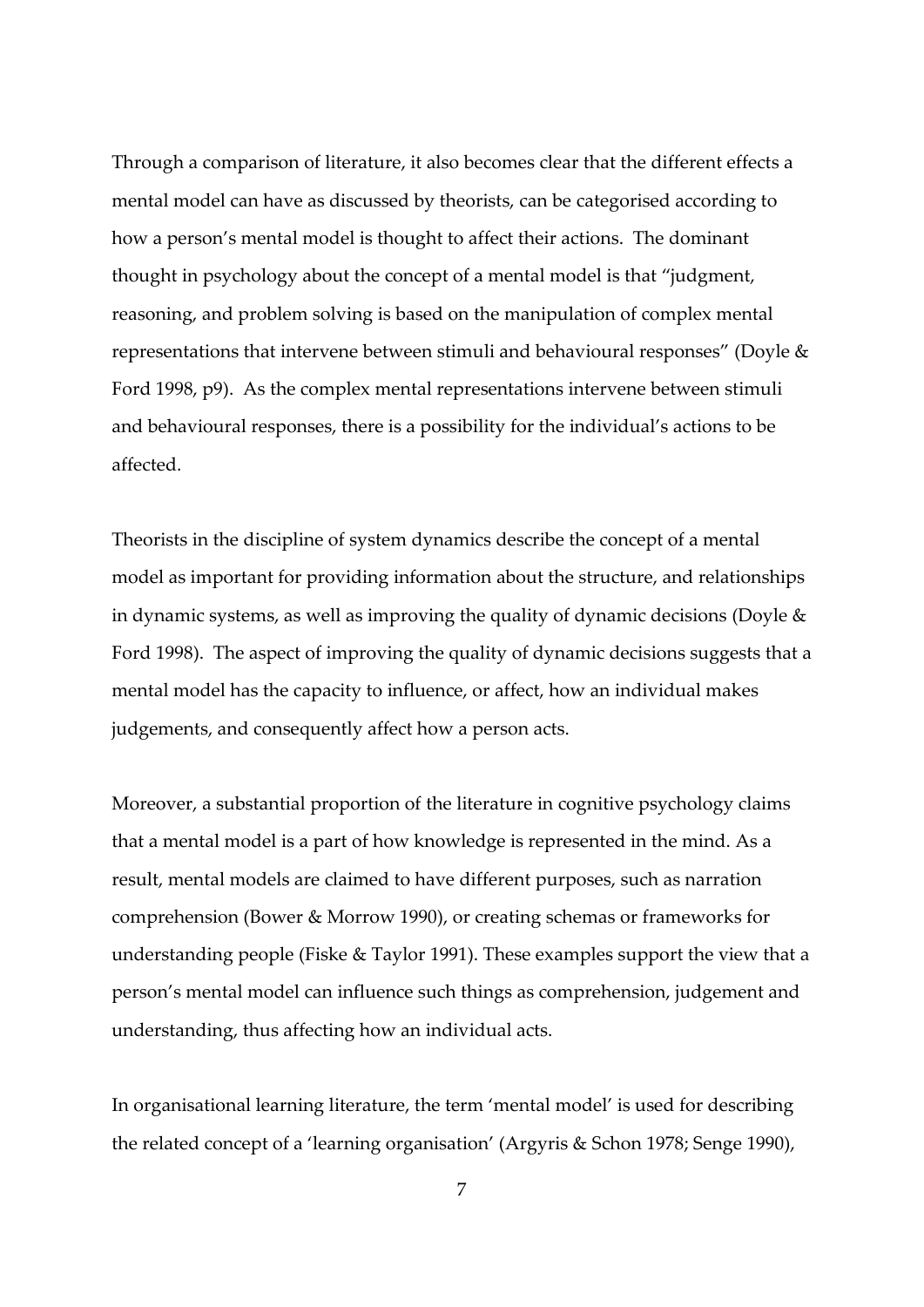or in describing the process of learning itself (Baets 2006; Kim 1993, 2004; Morgan 2006; Weick 1995). Specifically, mental models have been claimed by theorists to affect how we act and what we see (Senge 1990), while influencing our actions through their ability to restrict our understanding (Kim 2004). Additionally, Argyris and Schon (1978) based their theory of organisational learning on the premise that individuals shape their actions on their mental models. Kim (2004), Senge (1990), and Argyris and Schon (1978) further support the view that our mental models have the capacity to affect how we act.

The previous sections have outlined that the concept of a mental model is somewhat ambiguous. However through comparison and close attention to the definitional aspects of the concept, it can be argued that, there is some consensus in the concept being internally held and as having the capacity to affect how a person acts. Therefore, these aspects are important for consideration when attempting to understand what a mental model is.

### **3. A robust definition**

The previous sections have outlined how, although the concept of a mental model is somewhat ambiguous, comparison and close attention to the definitional aspects of a concept can reveal similarities across disciplines. It is argued that in the case of the definition of an individual mental model there is some consensus in the concept being internally held, and as having the affect how a person acts. The term 'mental model', when used in this definition, is referring to an individual's mental model; a mental model held by one person rather than the widely researched and discussed concept of a shared mental model. This definition is developed out of the similarities found in the literature and thus refers to a mental model as having the capacity to influence the attitudes, views, actions, behaviours and decisions of the individual,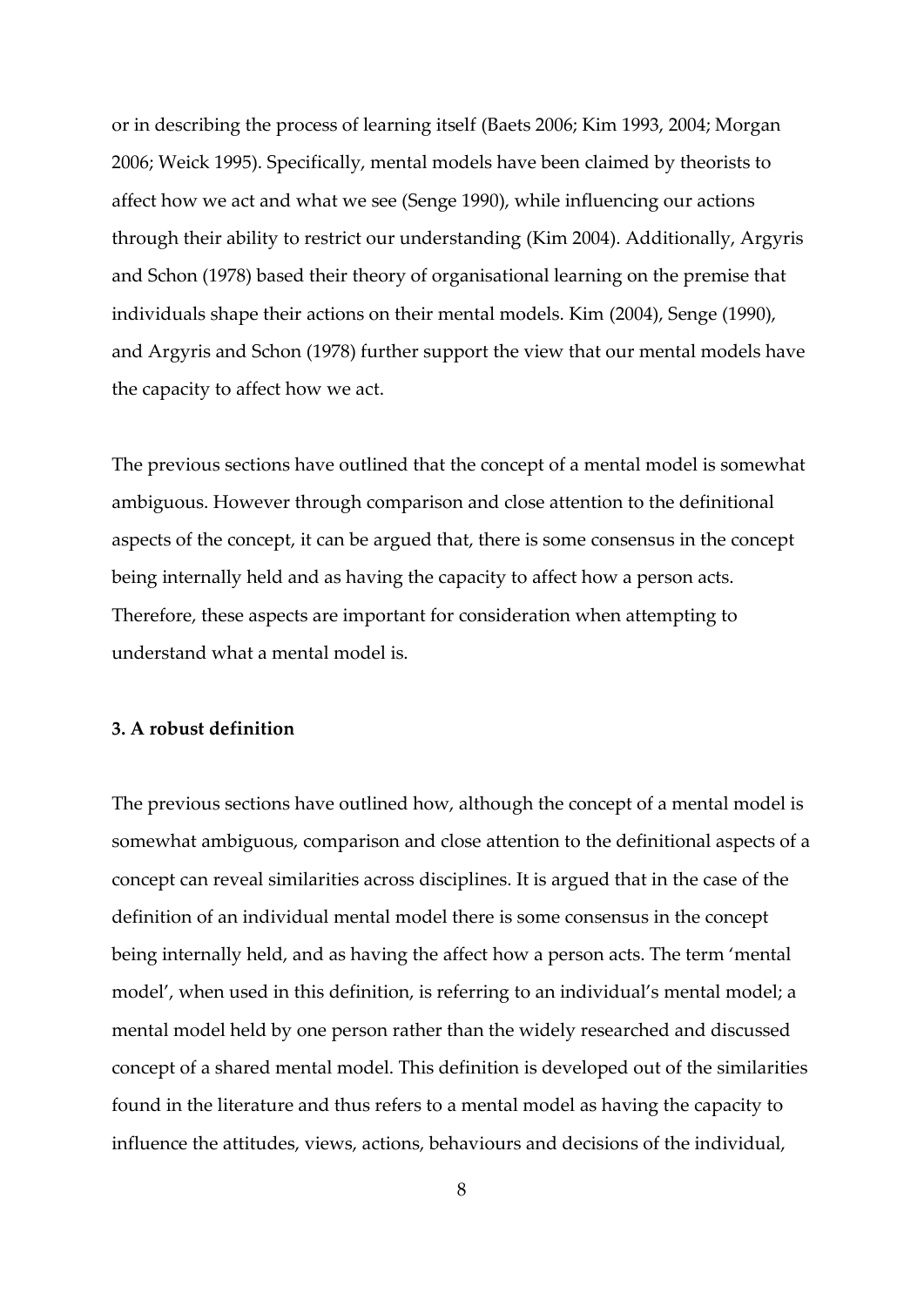including the capacity to assist and limit a person actions and or decisions in the workplace. Therefore, the concept of an individual 'mental model', when used as a term in this research refers to:

A concentrated, personally constructed, internal conception, of external phenomena (historical, existing or projected), or experience, that affects how a person acts.

This definition can be deconstructed as;

# *Concentrated*

The word concentrated was specifically chosen to highlight the depth (Senge 1990), and rich intuitive detail (Richardson & Pugh 1981) of a mental model, while implying exclusivity, or close mental attention to a specific topic.

### *Personally constructed*

When describing something as personally constructed, the subjective and personal nature of the phenomenon is highlighted. This important aspect is derived from Kelly (1963) who states in his theory of personal constructs that an individual personally builds constructs, and attempts to fit them over the realities of the world.

## *Internal conception*

Internal conception is used to acknowledge that a mental model exists inside the mind of an individual. The internal aspect of the concept of a mental model is a common theme found when analysing the definitions provided by past theorists (Craik 1943; Doyle & Ford 1998; Kim 2004; Senge 1990; Vazquez, Liz & Aracil 1996). More specifically by using the term 'conception' it is clear that not only do individuals carry small-scale models of external reality in their mind (Craik 1943) ,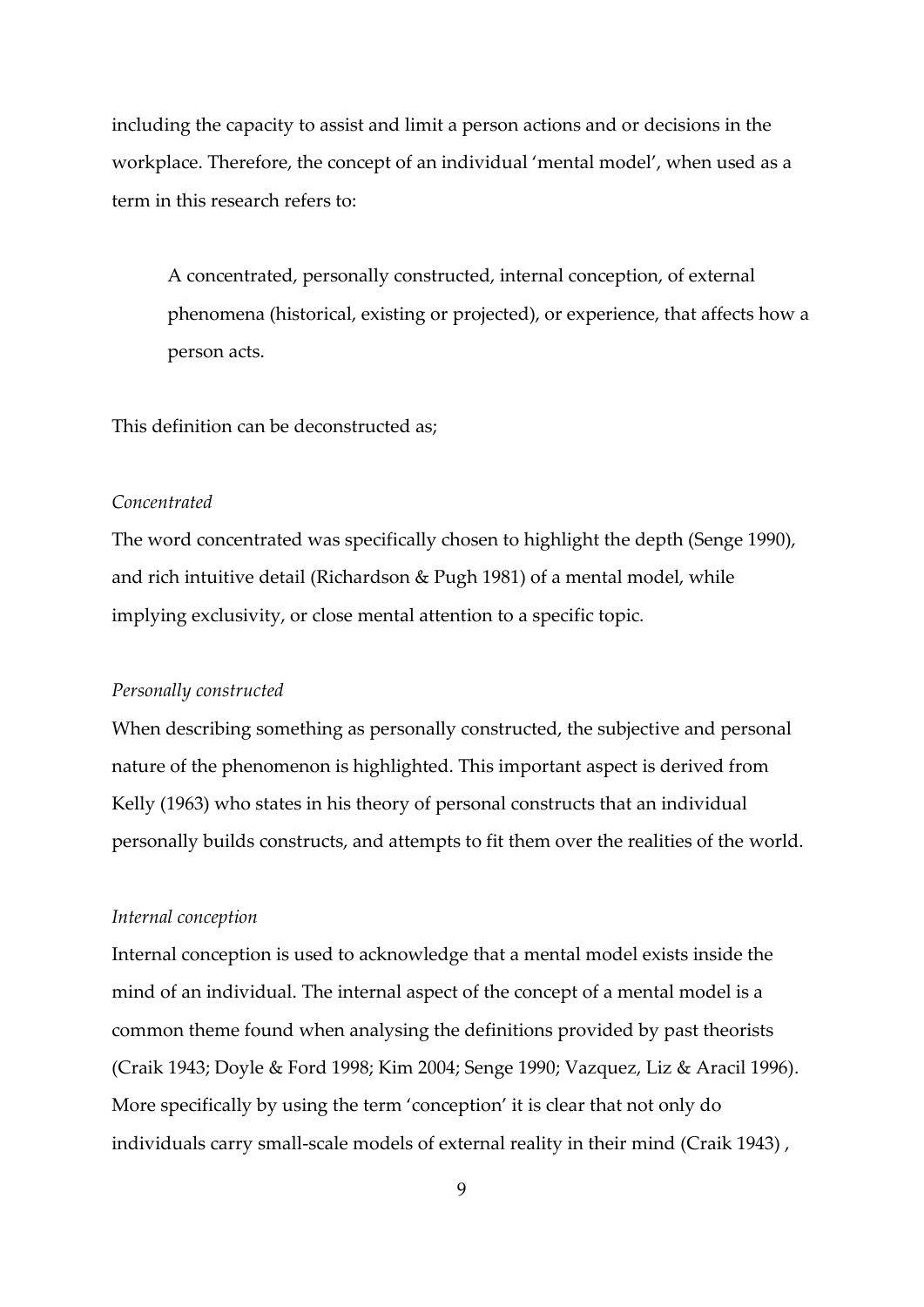but that these models are often incomplete internal conceptions of external phenomena.

#### *External phenomena (historical, existing or projected) or experience*

This phrase implies that for a mental interpretation to be called an individual mental model it must interpret something external to an individual's mind (Doyle & Ford 1998). Doyle and Ford's (1998) definition was an attempt to be clearer about the aspects of a mental model. However, in friendly but critical commentary, it was suggested that it is also useful to build models of entities that do not exist in their entirety outside the mind (Lane 1999). In consideration of Lane's (1999) suggestions for improvement, Doyle and Ford (1999) revised their definition to include external systems that are historical, existing or projected. In doing so, there has been significant improvement made by not excluding the idea that mental models can also be a referent for a system that existed at some point in the past (historical), or is planned, figured or estimated for the future (projected). This is of particular importance for inclusion in this definition as it makes it clearer by specifically not excluding the possibility of a mental model forming of phenomena that does not exist, in its entirety, outside of the mind (historical, existing or projected).

Additionally, the use of the word experience, reinforces that despite the nature of the mental model (historical, existing or projected), it remains that a mental model is developed through a subjective interpretation of an individual's experiences. This highlights that mental models formed by an individual, are subjected to being different to another's mental model, as individuals interpret experiences differently.

## *Affects how a person acts*

A mental model has been described as having the capacity to affect how a person acts (Jensen & Rasmussen 2004). This aspect is important for inclusion in defining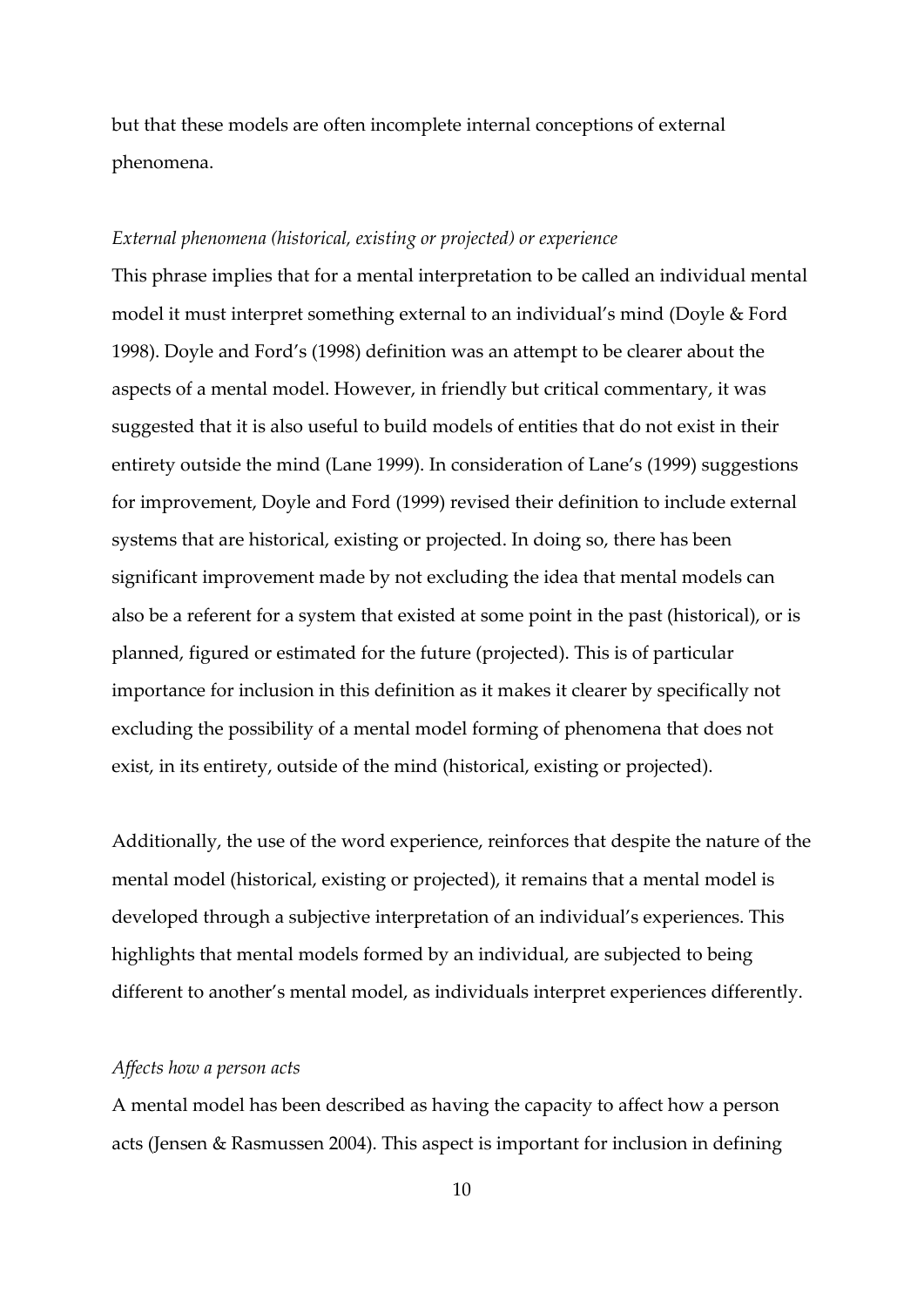the concept of a mental model, as organisational learning may only be demonstrated when selected ideas are effectively executed into practice (Chen 2005). This means that the successful organisation is one that understands and investigates mental models in order to use the knowledge learned from them to shape the actions of the individual or individuals (Chen 2005). This is achieved through the mental model influencing what an individual comprehends, as it is through an individual's mental models that they make sense and shape their response to correspond (Senge 1990).

#### **4. Empirical support**

The proposed definition described above has been tested in one organisation within the Hospitality industry. The definition was successful in indentifying and understanding Management and staff's mental models about the current work practices in the organisation, and their views of ideal work practices.

The research method used was a complexity- based inquiry (Kuhn 2009) which involved semi structured interview questions. This is because the complexity-based inquiry method is a way of "gaining insight into why particular ways of organising to get things done arise and persist in organisations" (Kuhn 2009, p84). This was of particular importance to the research as it allowed for the adaption of the complexity-based inquiry methods, and metaphors, to the work practices by looking at my interest of concern, the mental models. The interview questions were shaped around the proposed mental model definition. This allowed the conversations with participants to be centred on how the participant views and feels about the work practices in the club, as well as what they feel to be their idea of ideal work practice. Additionally, by paying attention to what the participant says as well as observing how they are feeling throughout the interview by observing body language, the participant's mental model of the work practices were revealed.

11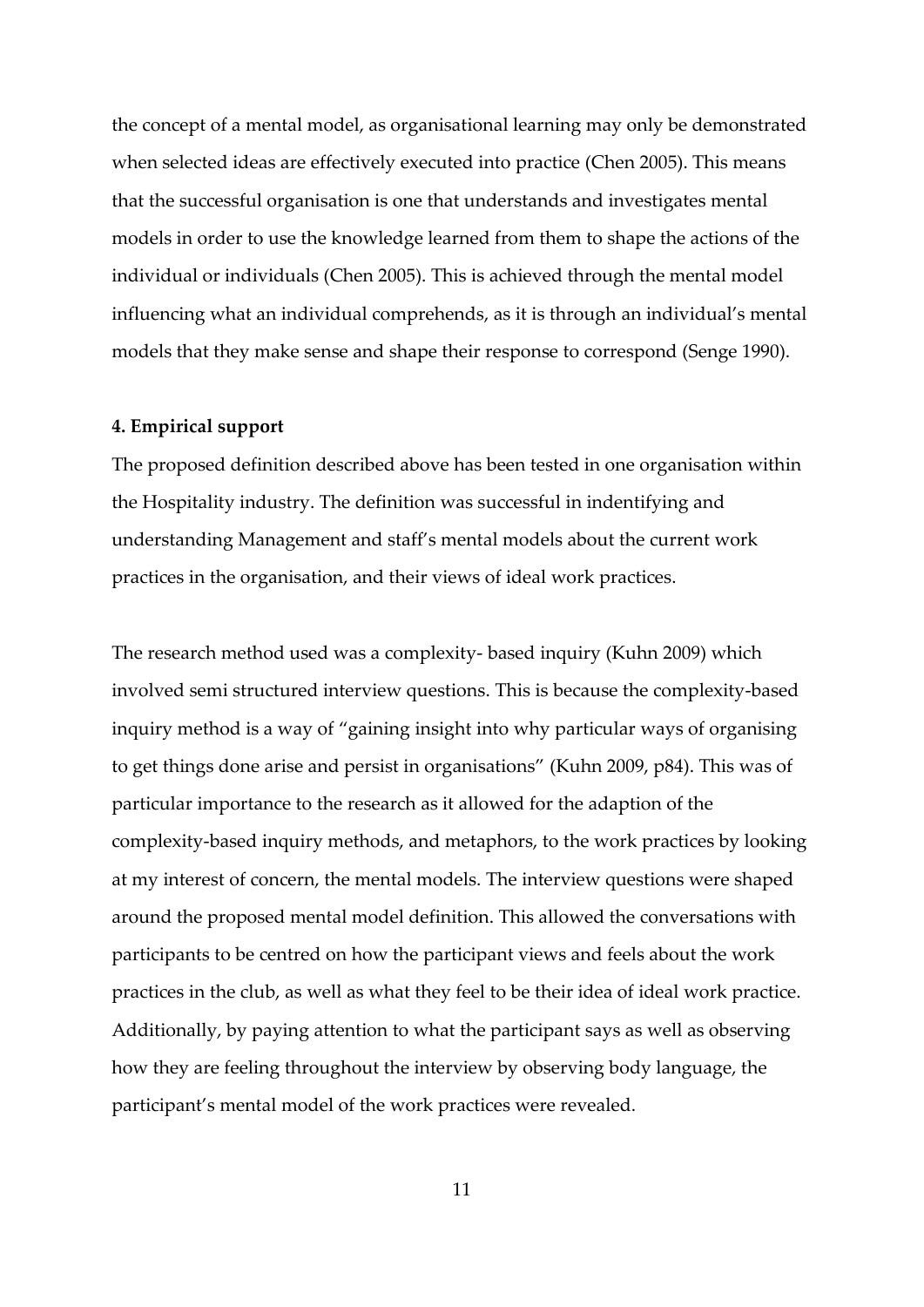Fundamentally, when the mental models of current work practices as held by management and staff were compared, they were found to be different. Not only are management and staff mental models different when compared, but individuals within the two researched participant groups were discovered to have different mental models. This is seen in the example below where within management; individuals have different understandings of the current work practices. Presented below are quotes from two participants making explicit their mental models of the current work practices:

### Participant A

"I wouldn't say they were good (work practices), I would say they are open to interpretation ".

## Participant B

"We have got a lot of procedures but most are very loosely supervised or let go and forgotten even after a week".

These Management participants have indicated that their mental model of the current work practices in the organisation are that they are not structured, open to interpretation by staff and not enforced. When the same two participants were asked of their vision of how work practices should be developed, or their actions towards how they may fix or deal with the current work practices, the individuals responded differently.

### Participant A

"My belief is there should be someone in charge of training and given the time to train".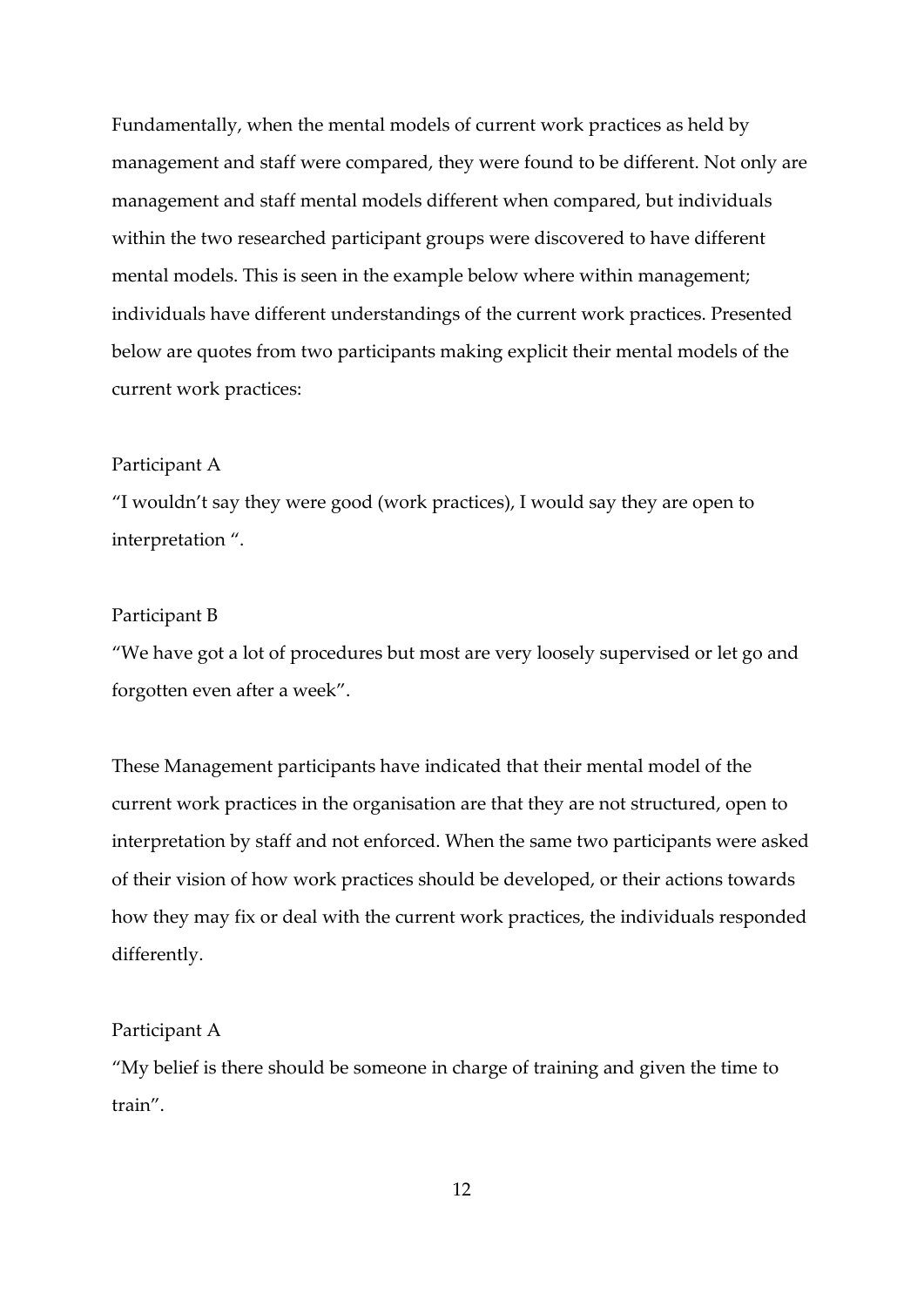#### Participant B

"I think we should start trusting staff again"

To surmise, Participant A's mental model of current or existing work practices was that they are 'open to interpretation'. As a result their mental model of ideal or projected work practices is that 'there should be training' to ensure there is no room for interpretation. Participant B has indicated that their current, existing mental model of work practices is 'we have a lot of procedures'. As a result their mental model of ideal or projected work practices is that 'trusting staff' would mean less procedures and less inconsistency. This shows that although a person's mental model of the existing situation may be broadly similar to the person working next to them, mental models have the capacity to affect how a person acts, or responds as it was shown in this case. Moreover this proves that understanding individual mental models is imperative when it comes to the management of people and knowledge in an organisation (the detailed findings of this research are currently being edited for publication).

Above it was made clear that the proposed definition was satisfactory in revealing the mental models of work practices as held by management and staff, as it proved that across these two groups and within these two group individuals are influenced and driven by their own individual mental models when in the workplace. Below a participant's mental model has been selected and focussed upon in order to further establish the proposed definition. The participant's mental model unfolds as they are asked how decisions are made about what needs to be done in the organisation.

#### Participant C

"Oh geez, really all I can say is everything here is on a reactive level and really only push factors push things through, there is no pull factor here to optimize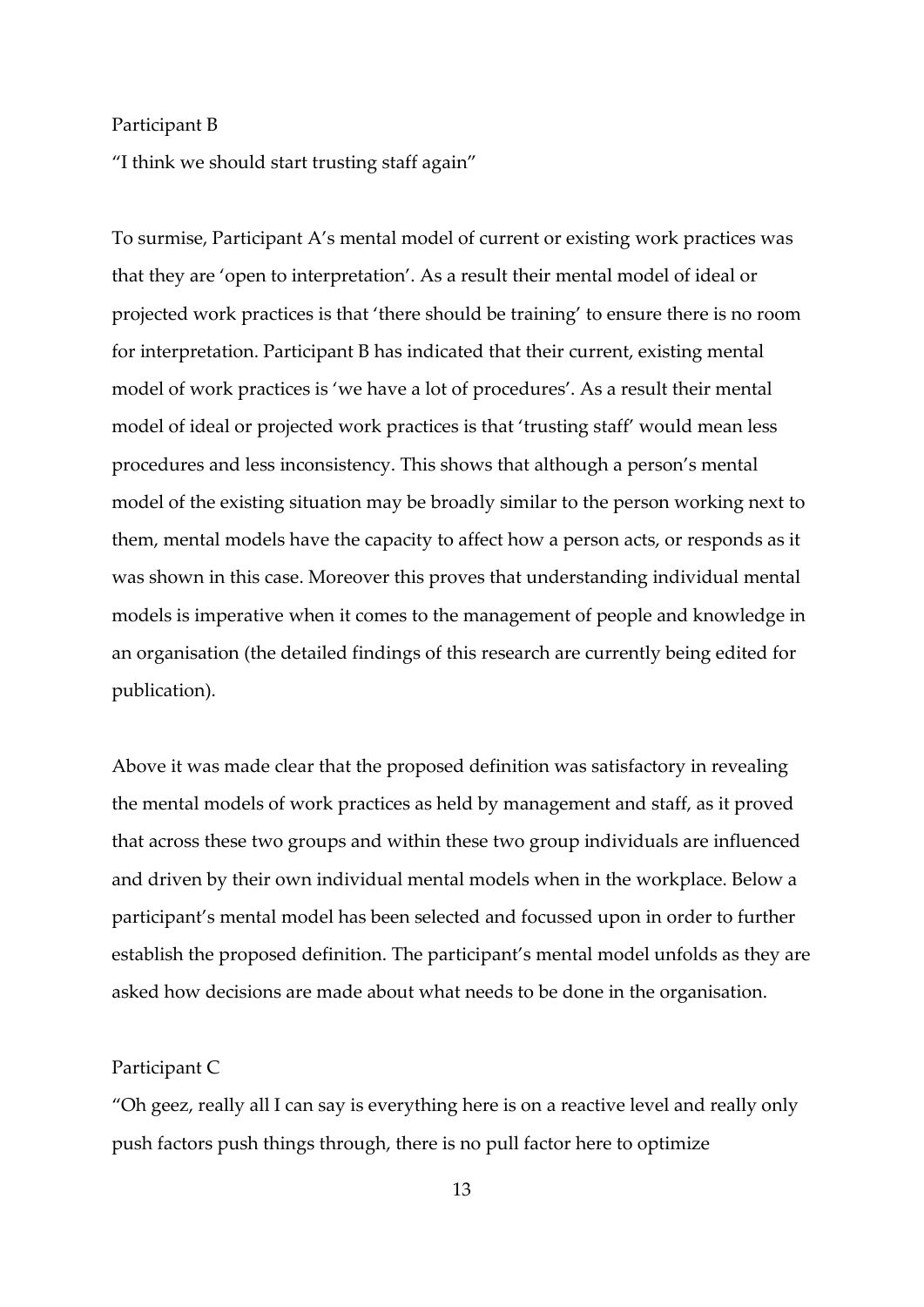performance or anything like that, and everything is a critical push factor. What I do, and Im very good at it, I have a very good memory for things so I just wait for a critical incident, and problem to just end up in my office... so what I do is I need to sort those things, so between you and me (pause) because no one is really looking at it because nobody wants to deal with the problem, I push everything that I know that is wrong through the place to fix the problem, but I will push everything else through I can, so I'm using a construct to fix other areas of the business on an excuse, but I have to wait for a critical incident. It's not as well managed as it could be, you don't maximise any of those things you're just pushing everything up a little bit further. It's really to address the organisation, coz I'm a very firm believer that good management is very silent, no one should really know, that's how it happens, and that's what I do and that's the only way I can really progress it"

#### *Personally constructed*

The personally constructed element of the participant's discussion becomes apparent through the consistent use of 'I' and reference to what they do and how they view how decisions are made in the organisation.

#### *Internal conception*

It is clear that the participant is discussing their internal conception of the situation as they explicitly describe their form of reasoning about decision making in the organisation. This is clear when they described "everything here is on a reactive level and really only push factors push things through, there is no pull factor here to optimize performance or anything like that, and everything is a critical push factor". By indicating that their own actions are a result of them being a firm believer in management being silent is also an indication of the internalised conception of the situation.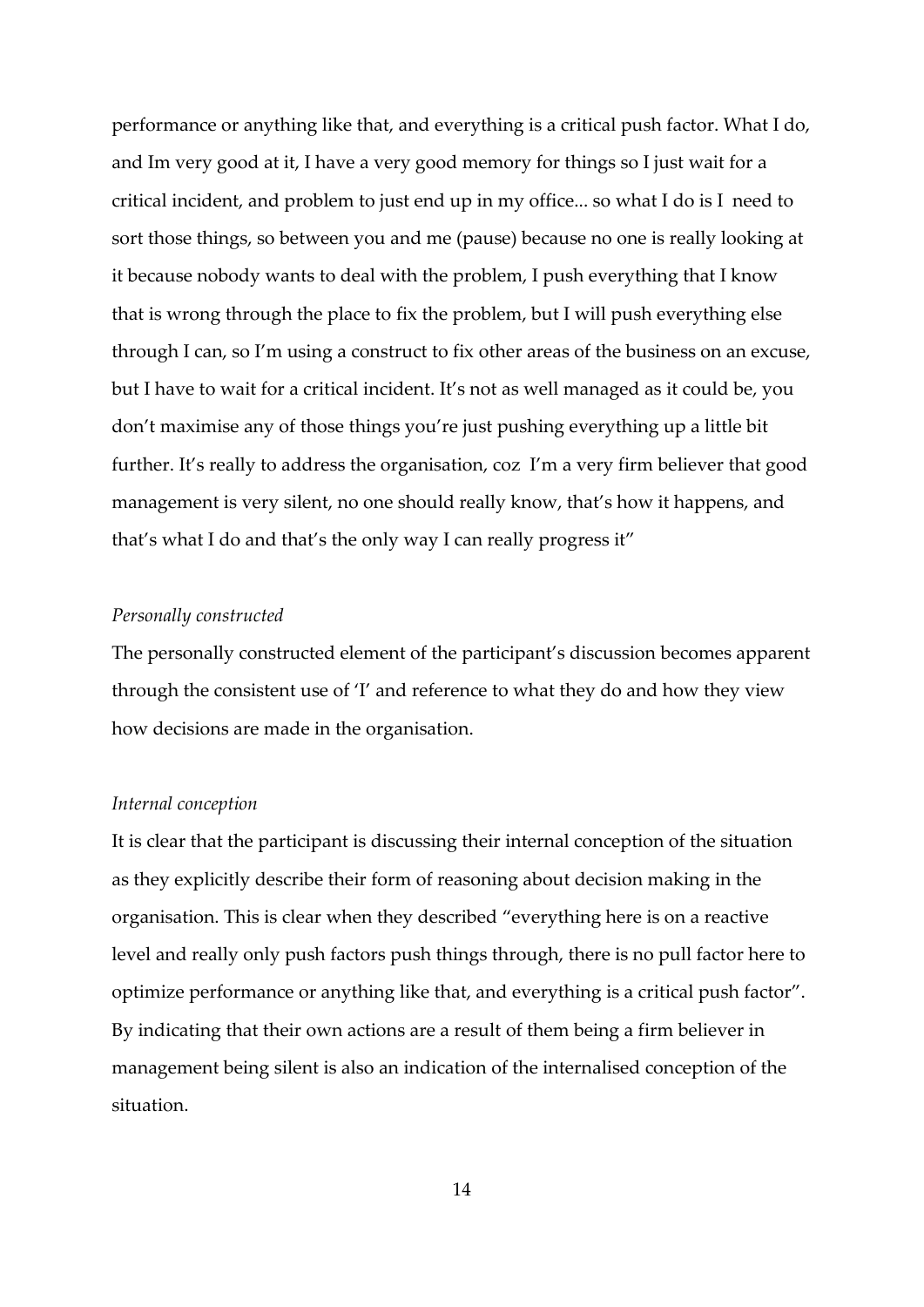## *External phenomena (historical, existing or projected) or experience*

The participant explicates an existing decision making process happening in the organisation. The participant also described their own experience of the external phenomena and how they react to the structure in place in the organisation.

#### *Affects how a person acts*

Most importantly, in this example it is clear how the individual's mental model of decision making in the organisation:

"Everything here is on a reactive level and really only push factors push things through, there is no pull factor here to optimize performance or anything like that, and everything is a critical push factor"

affects how they act, perform their job:

"So what I do is I need to sort those things.... I push everything that I know that is wrong through the place to fix the problem, but I will push everything else through I can, so I'm using a construct to fix other areas of the business on an excuse, but I have to wait for a critical incident".

Fundamentally, the individual's internal conception that decision making in the organisation is on a reactive level has affected how they respond to making decisions and managing people in the organisation. Essentially, the above two examples prove that understanding individual mental models is imperative when it comes to the management of people and knowledge in an organisation.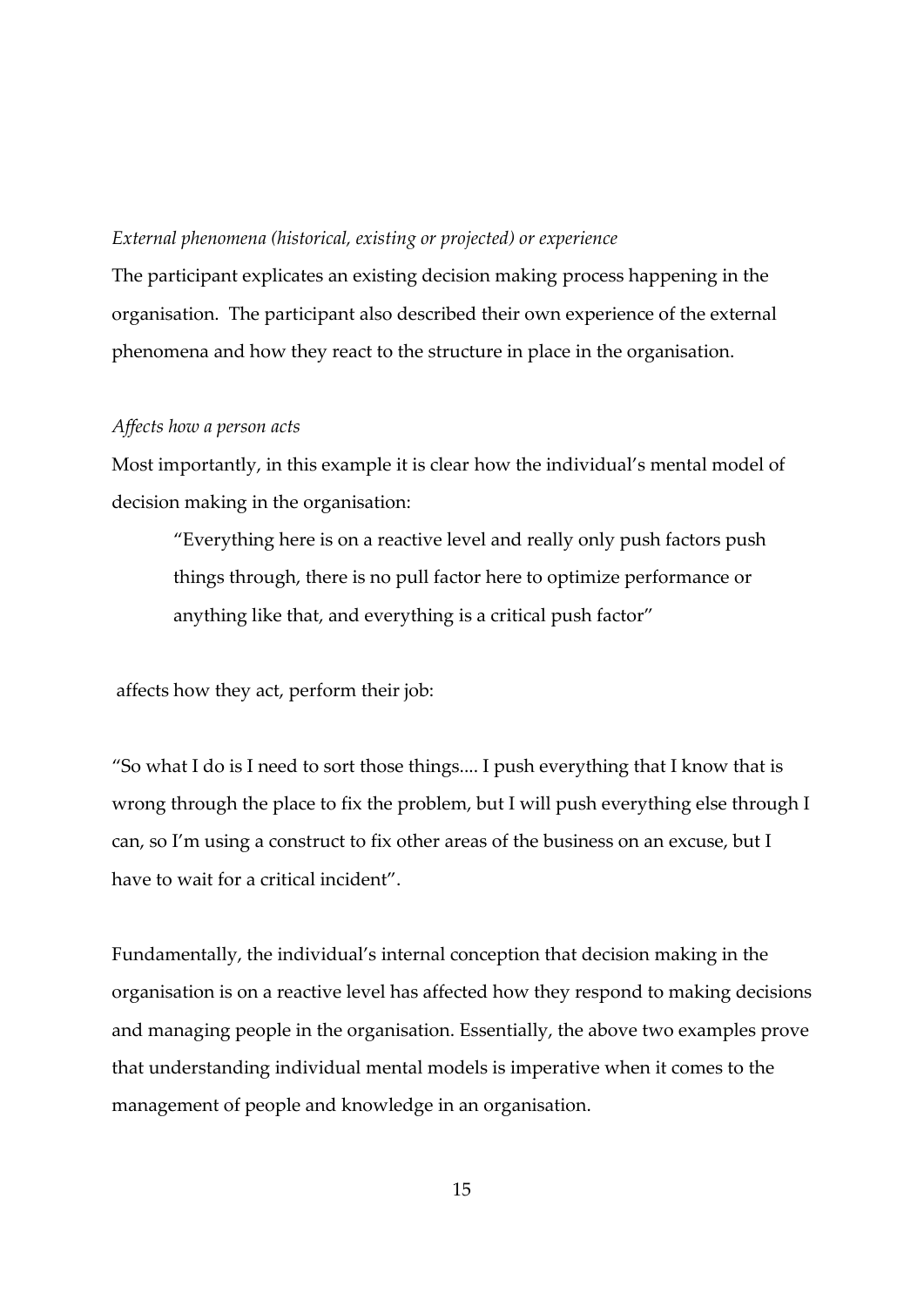## **5. Limitations**

The definition has been tested in one context, a small not-for-profit organisation set within the Hospitality industry. Currently, the researcher is in the process of testing the definition of an individual mental model as a tool for research in the different and wider context of Work-integrated Learning. The testing of the definition is also open for future research in other contexts.

# **6. Discussion and conclusion**

This paper makes the necessary step forward in clarifying the importance of the concept of a mental model. This paper synthesizes, analyses and evaluates the published definitions of mental models, both explicit and implied, across a range of disciplines. In doing this the paper has uncovered those aspects which researchers explicitly agree on, and the differences in opinion or omissions which have gone unnoticed or unexamined. The outcome of this process is a definition of an individual mental model proposed as a basis for future research.

A concentrated, personally constructed, internal conception, of external phenomena (historical, existing or projected), or experience, that affects how a person acts.

Mental models play a core role in such significant literature as Senge's (2006)work in creating and enhancing the link between individual and organisational learning through being able to sustain organisational memory and in being able to influence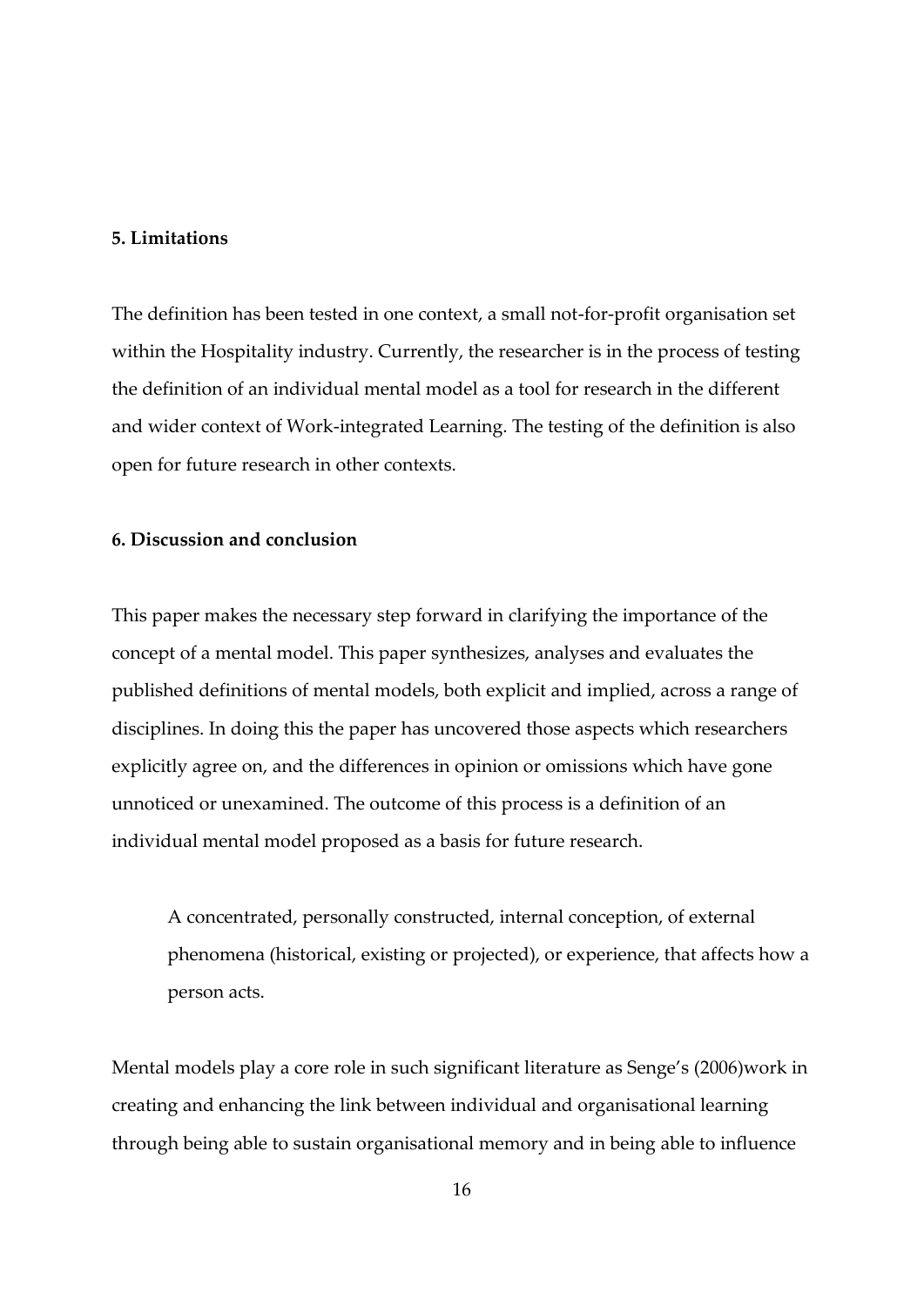the behaviour of the individual. Through a complexity-based inquiry the individual mental models of staff and management were revealed. These mental models proved to affect the individual's actions. Additionally, through a detailed deconstruction of a participant's complex mental model and how it illustrates the proposed definition the robustness of the definition is established. In essence, this paper contributes to the area of knowledge management in organisations through the development of a clear, inclusive and specific definition of an individual mental model for research.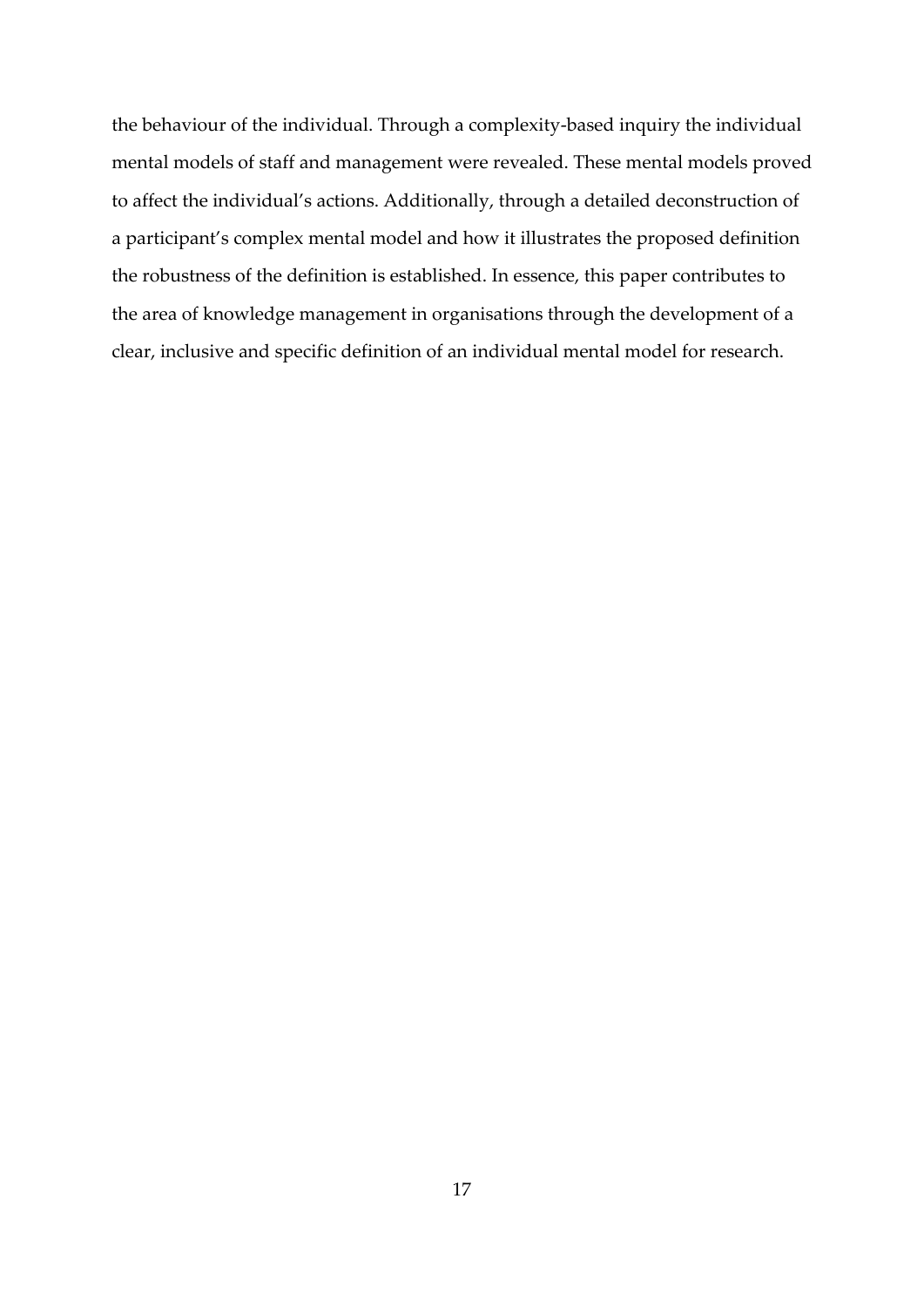7. References

Argyris, C & Schon, D (1978), *Organizational learning*, Addison Wesley, Reading, MA.

Baets, W (2006), *Complexity, learning and organisations*, Routledge, London.

Bower, G & Morrow, D (1990), 'Mental models in narrative comprehension', *Science*, vol. 247, no. 4938, pp. 44-9.

Chen, G (2005), 'An organizational learning model based on western and chinese management thoughts and practices', *Management Decision*, vol. 43, no. 4, pp. 479- 500.

Craik, K (1943), *The nature of explanation*, Cambridge University Press, Cambridge.

Doyle, J & Ford, D (1998), 'Mental models concepts for system dynamics research', *System Dynamics Review*, vol. 14, no. 1, pp. 3-29.

Doyle, J & Ford, D (1999), 'Mental models concepts revisited: some clarifications and a reply to Lane', *System Dynamics Review*, vol. 15, no. 4, pp. 411-5.

Fiske, S & Taylor, S (1991), *Social cognition*, 2nd edn, Addison- Wesley, Reading, MA.

Forrester, J (1971), 'Counterintuitive behaviour of social systems', *Simulation*, vol. 16, no. 2, pp. 61-76.

Fulmer, R & Keys, B (2004), 'A conversation with Chris Argyris: the father of organizational learning', in K Starkey, S Tempest & A Mckinlay (eds), *How organizations learn, managing the search for knowledge*, 2nd edn, Thomson Learning, pp. 16-28.

Jensen, J & Rasmussen, O (2004), 'An inquiry into the foundations of organizational learning and the learning organization', *The Learning Organization*, vol. 11, no. 6, pp. 478-90.

Kelly, G (1963), *A theory of personality; the psychology of personal constructs*, Norton, New York.

Kim, D (1993), 'A framework and methodology for linking individual and organizational learning', Doctor of Philosophy thesis, Massachusetts Institute of Technology.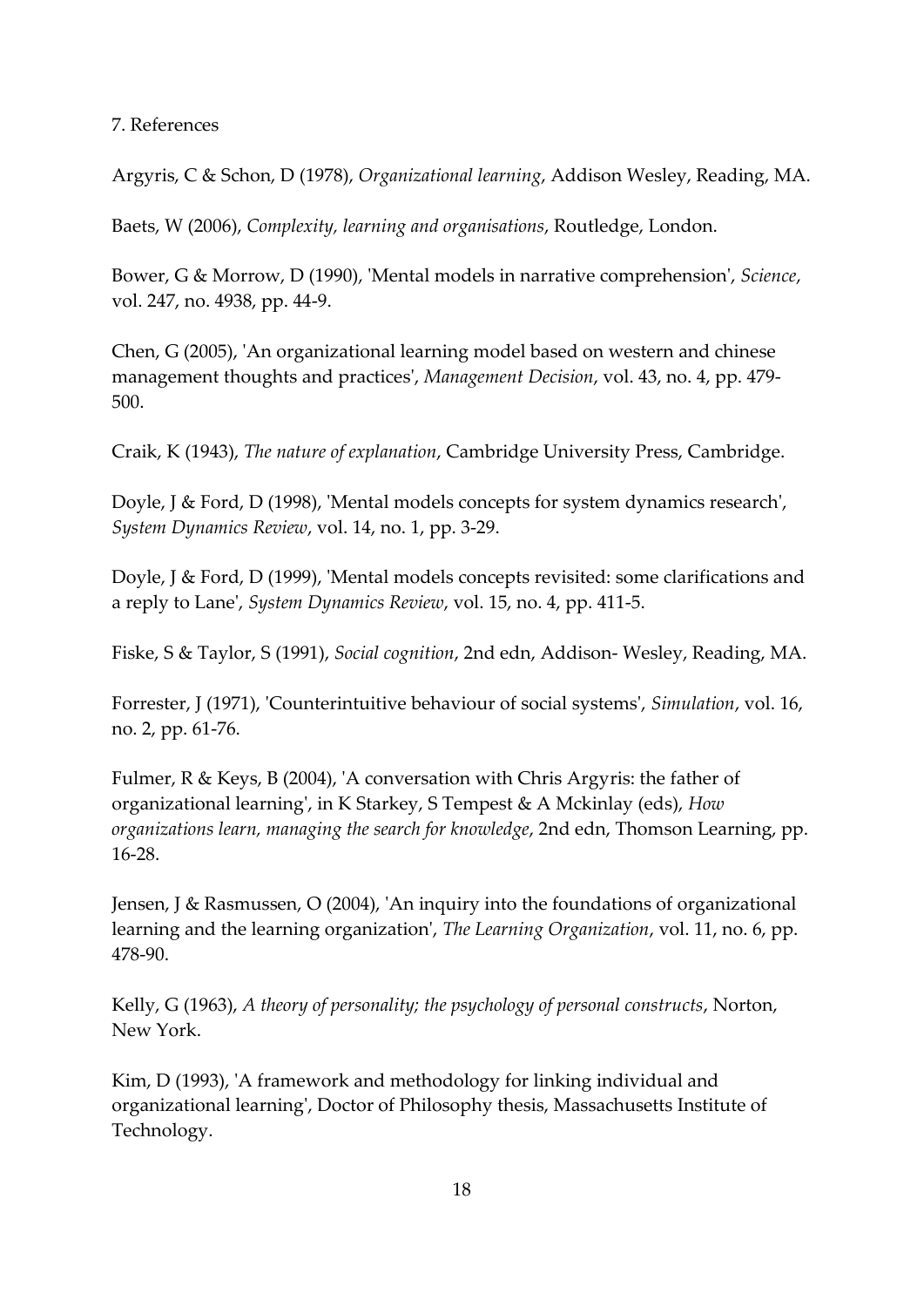Kim, D (2004), 'The link between individual and organizational learning', in K Starkey, S Tempest & A Mckinlay (eds), *How organizations learn*, 2nd edn, Thomson Learning, pp. 29-50.

Kuhn, L (2009), *Adventures in complexity; for organisations near the edge of chaos*, Triarchy Press, Devon, United Kingdom.

Lane, D (1999), 'Friendly amendment: a commentary on Doyle and Ford's proposed re-definition of 'mental model'', *System Dynamics Review*, vol. 15, no. 2, pp. 185-94.

Miller, G (2003), 'The cognitive revolution: a historical perspective', *Trends in cognitive sciences*, vol. 7, no. 3, pp. 141-4.

Morecroft, J (1994), 'Executive knowledge, models and learning', in J Morecroft & J Sterman (eds), *Modelling for learning organisations*, Productivity Press, Portland.

Morgan, G (2006), *Images of organization*, Sage, London.

Norman, D (1983), 'Some observations on mental models', in D Gentner & A Stevens (eds), *Mental Models*, Erlbaum Associates, pp. 7-14.

Richardson, G & Pugh, A (1981), *Introduction to system dynamics modelling with DYNAMO*, MIT Press, Cambridge, MA.

Senge, P (1990), *The fifth discipline; the art and practice of the learning organization*, Double Day Currency, New York.

Senge, P (2006), *The fifth discipline; the art and practice of the learning organization*, 2nd edn, Doubleday Currency, New York.

Starkey, K, Tempest, S & McKinlay, A (2004), *How organizations learn; managing the search for knowledge*, 2nd edn, Thomson Learning, London.

Sterman, J (1994), 'Learning in and about complex systems', *System Dynamics Review*, vol. 10, no. 2-3, pp. 291-330.

Vazquez, M, Liz, M & Aracil, J (1996), 'Knowledge and realist; some conceptual issues in system dynamics modeling', *System Dynamics Review*, vol. 12, no. 1, pp. 21- 37.

Weick, K (1995), *Sensemaking in organizations*, Sage Publications, California.